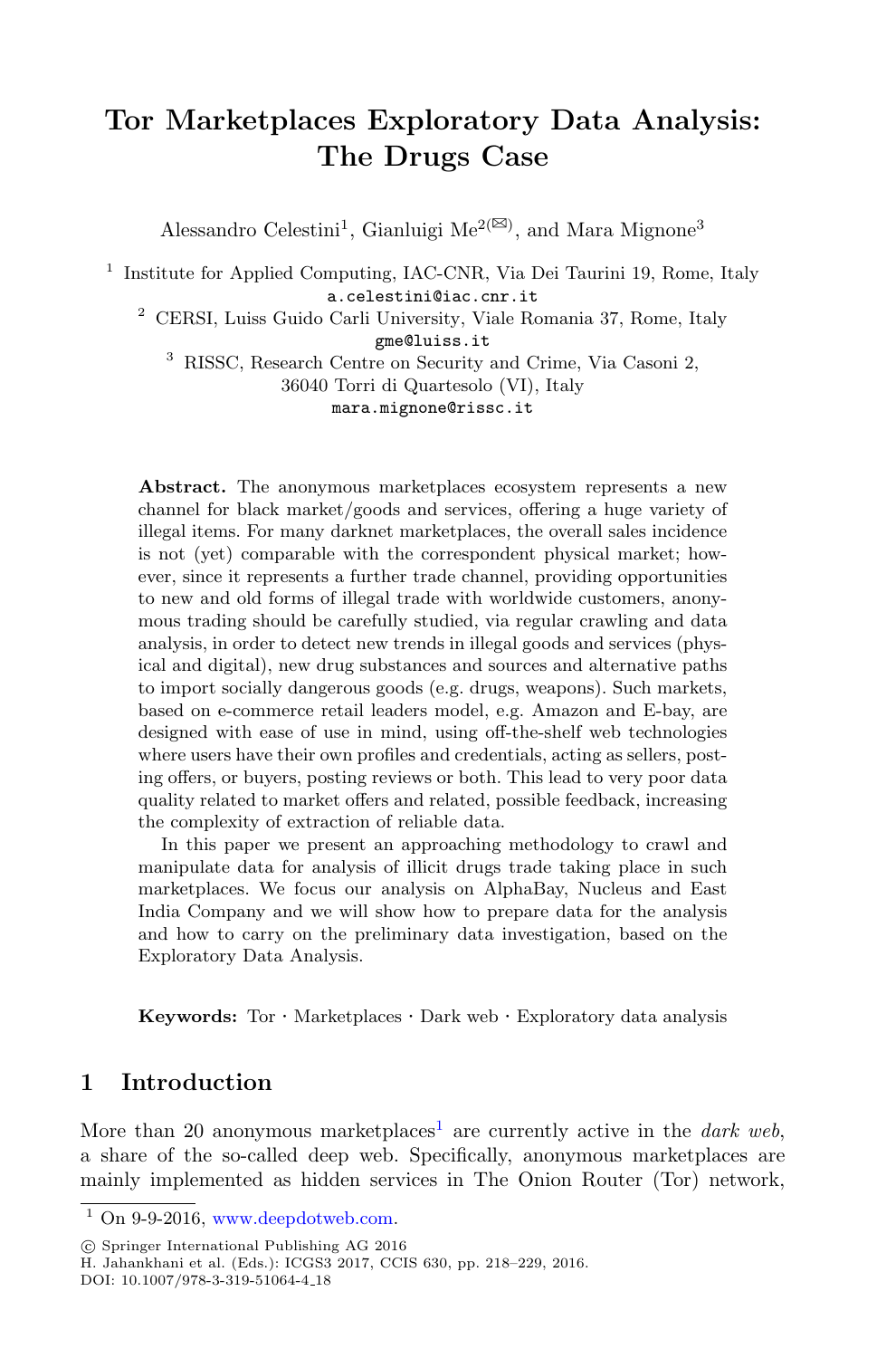an overlay network providing anonymity to its users. The Tor network reroutes user's connection through multiple anonymous servers (onion routers), masking the original IP address of the user. Anonymity of both administrators and participants is ensured by the use of different technologies: electronic payments are carried out through the use of the virtual *cryptocurrencies* (Bitcoin is the most popular of near 100 cryptocurrencies), *Tor* is used for network communication and the *Pretty Good Privacy (PGP)* cryptosystem is often used to exchange e-mails. Darknet marketplaces operate on the same model as eBay, with three main actors: *vendors*, *buyers* (both *participants* of the Marketplace) and *market administrators*, taking a 5–10% cut of each sale and providing the web-platform, the escrow service and the basic rules under which all market participants must operate. Active running marketplaces are continuously varying in number, due to scams or taking downs, offering a plethora of illegal goods services, e.g. weapons, drugs, pharmaceuticals, C&C systems, digital identities, counterfeited goods, contraband. In particular, according to the Global Drug Survey<sup>[2](#page-1-0)</sup>, online markets still account for a small share of illicit drug sales, although they are growing fast and turnover has risen from an estimated \$15m–17m in 2012 to \$150m–180m in 2015.

In spite of both the escrow and feedback systems (like those in Amazon and eBay), where buyers rate their purchases and leave comments to help to choose a trustworthy supplier, scams are not rare between vendors and buyers, and among administrators and users (both vendors and buyers): in this case, administrators quit&close the marketplace (so called *exit scam*), frauding the users by keeping their escrowed money, as in the case of Evolution marketplace, disappeared in March 2015 with \$12m-worth of customers Bitcoin. The frauds enabling factor, as in the most cases of digital and real life, is based on the basis of social engineering techniques, relying on the trustful, sometimes naive, behavior of the ICT user, which can easily access TOR and marketplaces due to popular *GUI's look and feel*. In fact, the success of darknet marketplaces has been facilitated by the development of usable interfaces to anonymous networks, (e.g. the "Tor browser bundle") that made it easy for anybody to browse the Internet anonymously. Moreover, anonymous marketplaces integrate many structural features of popular web marketplaces, providing a searchable listings of products for sale where buyers are leave feedback on their purchases, regardless of the trustworthiness of the comments posted by other users. Consequently, many vendors are taking the risks of shipping internationally and we can expect this trend to continue moving forward with the expansion of cryptomarkets, as shown in [\[14\]](#page-11-0). Based on the above-mentioned facts TOR marketplaces can be considered outsiders in the market drug, offering a new sales channel very hard/expensive to cope with in the single transaction: therefore, the importance of the preventive approach by monitoring the activities on cryptomarkets, enables the early warning on changes in the evolution of drug use in different countries and prepares the development of prevention programs that target the drugs being sold.

<span id="page-1-0"></span><sup>2</sup> [https://www.globaldrugsurvey.com/wp-content/uploads/2016/06/TASTER-KEY-](https://www.globaldrugsurvey.com/wp-content/uploads/2016/06/TASTER-KEY-FINDINGS-FROM-GDS2016.pdf)[FINDINGS-FROM-GDS2016.pdf.](https://www.globaldrugsurvey.com/wp-content/uploads/2016/06/TASTER-KEY-FINDINGS-FROM-GDS2016.pdf)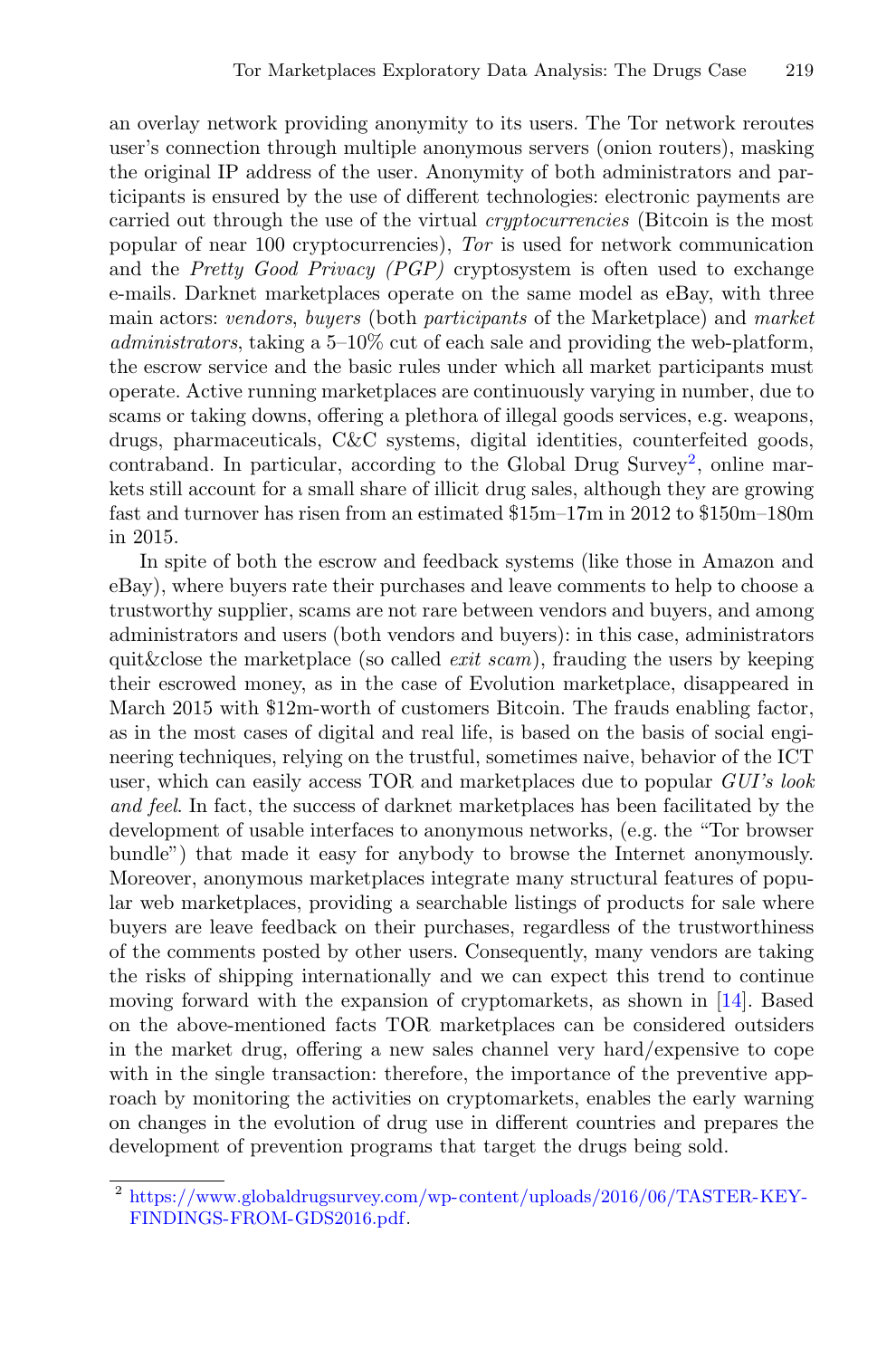## **2 Related Works**

Several recent works focused on the study of Internet organised crime [\[1,](#page-10-0)[15\]](#page-11-1), in particular the study of on-line drugs marketplaces [\[11,](#page-11-2)[12\]](#page-11-3) has become quite popular, e.g. focusing on the analysis of vendors' behavior [\[8](#page-10-1)] or identifying new challenges for LEAs [\[4\]](#page-10-2).

Soska and Christin in [\[14\]](#page-11-0) present an analysis of the anonymous marketplace ecosystem evolution. Their study is a long-term measurement analysis: in more than two years, they collected data from 16 different marketplaces, without focusing on a specific products' category. With respect to this work, our study focuses on illicit drugs trade, setting a short-term analysis on a reduced set of marketplaces. The results of their study suggest that marketplaces are quite resilient to law enforcement take-downs and large-scale frauds. They also evidence that the majority of the products being sold belongs to the drugs category. Several research works about anonymous marketplaces focuses on Silk Road, in particular on the drug selling: in  $[9,10]$  $[9,10]$  $[9,10]$  the authors present interesting studies about Silk Road user's experiences, in both cases the analysis concerned drug purchasing. In [\[10](#page-11-4)] they monitored and observed the market's forum for four months and collected anonymous on-line interviews of adult 'Silk Road' users. In  $[9]$  they present a single case study, reporting the motivations, experiences and usage of the website of a single 'Silk Road' user. Christin in [\[5](#page-10-4)] presents a comprehensive analysis of the Silk Road marketplace. For the study the author gathered and analyzed data over eight months, obtaining a detailed picture of the type of goods being sold. The analysis, among the others results, shows that Silk Road was mainly used as a market for controlled substances and narcotics. In [\[7,](#page-10-5)[13](#page-11-5)] a similar study has been done for Silk Road 2, a new marketplace launched to replace Silk Road after its shut down in October 2013 by the FBI. The main objective of these works is to compare the two markets, the old one e the new one, in particular the authors analysed the structure of the two markets and the typology of their users. The authors of [\[3\]](#page-10-6) analyze consumer motivations for accessing marketplaces and the factors associated with their use. They recruited an Australian national sample that was asked about purchasing substances from dark net marketplaces and the reasons for doing so. In [\[2](#page-10-7)] the authors present an overview of the Canadian illicit drug market, providing information about how vendors are diversifying and replicating across marketplaces. Their study gives an insight into the structure and organization of distribution networks existing online. They collected data about listings and vendor profiles on eight anonymous marketplaces between August and September 2014.

### **3 System Description**

The typical structure of anonymous marketplaces offer a list of products and their individual pages where authorized vendors can set up a virtual shop and place listings. Items for sale are organized in categories and subcategories, the organization vary from market to market, but there is large agreement on mains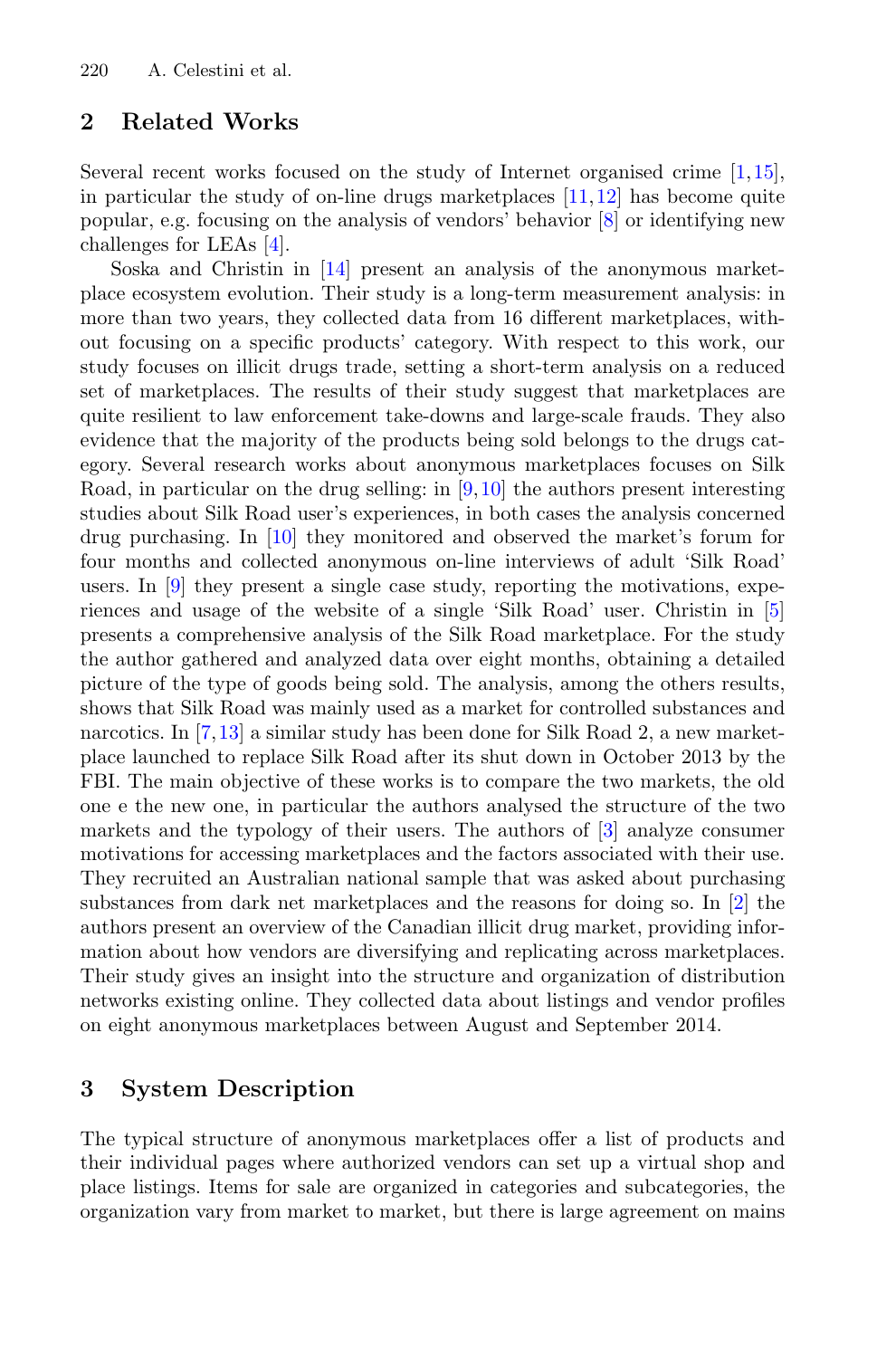product categories (e.g. drugs, weapons, frauds). Usually it is possible to search products for sale both by product categories and by keywords, but the last option is not always available. Buyers and sellers are able to leave feedback about their transactions, these are usually composed of a rating (e.g., good/bad or a value between 0 and 5), a comment and the obfuscated user' nickname who leaves the feedback. Such information are used to construct users' reputations inside the market both as sellers and as buyers. The main difference with surface market is the regulation of market access: users accounts of anonymous marketplaces are needed not only to carry out transactions, but they are required to access the market itself, this isn't true for surface markets.

For our analysis we focused our attention on three marketplaces: AlphaBay, Nucleus and East India Company. The Nucleus market<sup>[3](#page-3-0)</sup> was established on November 2[4](#page-3-1), 2014, the AlphaBay<sup>4</sup> market was established on December 22,  $2014$  and the East India Company<sup>[5](#page-3-2)</sup> market was established on April 28, 2015. Two of these three markets are not anymore active, only AlphaBay is reachable and active, the shut down of Nucleus and East India Company have been reported as cases of exit scam by market administrators. In such cases, administrators lock users' funds on the market, taking as much money as possible just to shut down the market soon after. The shut down of Nucleus was quite unexpected because it was one of the major market with AlphaBay and largely trusted by users.

For the creation of our dataset we crawled regularly the three marketplaces, visiting each market every month for four months. We focused our attention on illegal drug trade, collecting all items' pages concerning drugs and their related images. Gathered data form a dataset of 36 GB in size, each crawl of each market ranged from 1,682 to 18,831 pages/images, and crawling time took from several hours up to few days. For each market we designed and implemented a custom spider using the *scrapy*[6](#page-3-3) framework, spiders are configured to use Tor [\[6](#page-10-8)] in order to have the capability of reaching anonymous marketplaces. Figure [1](#page-4-0) shows the logical workflow of our system for the collection, elaboration and analysis of anonymous marketplaces data.

#### **3.1 Spiders**

The crawling of anonymous marketplaces raises several challenges, such as the login and session cookies management, the avoidance of undesired actions execution and the monitoring of requests frequency. As described below, we designed and implemented our spiders trying to face all these challenges.

For each marketplace we created an account, which is mandatory to enter any marketplace. Since our spiders are able to authenticate them-self and to

<span id="page-3-1"></span><span id="page-3-0"></span><sup>3</sup> [nucleusoitxmebfx.onion.](http://www.nucleusoitxmebfx.onion/)

<sup>4</sup> [pwoah7oh4jlgdwri.onion.](http://www.pwoah7oh4jlgdwri.onion/)

<span id="page-3-2"></span><sup>&</sup>lt;sup>5</sup> [g4c35ipwiutqccly.onion.](http://www.g4c35ipwiutqccly.onion/)

<span id="page-3-3"></span><sup>6</sup> Scrapy: A Fast and Powerful Scraping and Web Crawling Framework [http://scrapy.](http://scrapy.org) [org.](http://scrapy.org)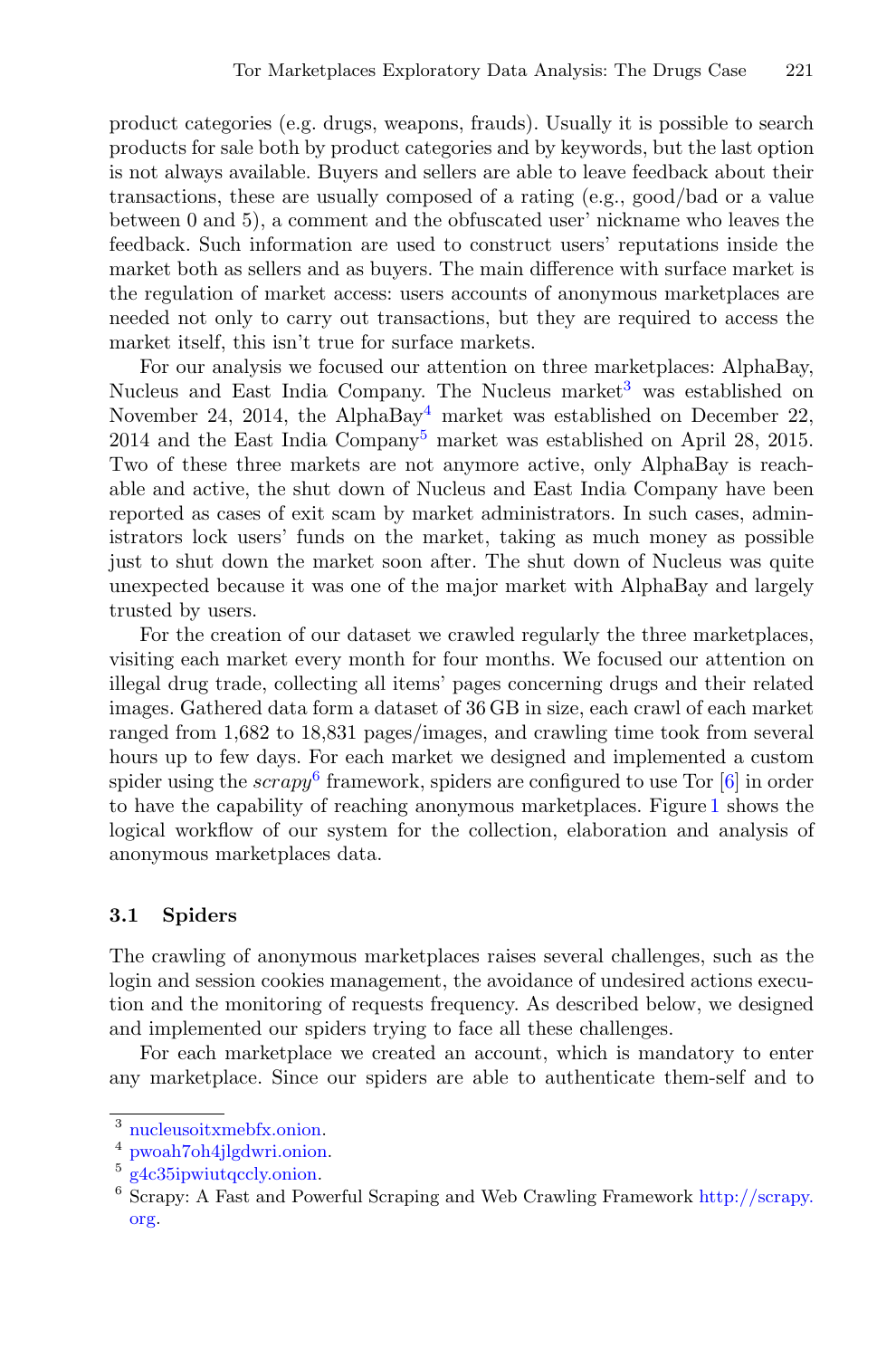

<span id="page-4-0"></span>**Fig. 1.** System workflow

manage session cookies, the crawling of the marketplace after authentication is automatic. In particular, only the login phase is supervised, indeed in most marketplaces a CAPTCHA is used to protect login form, and often a double check is required by the market web site. A first CAPTCHA is used for bot exclusion and protects the login page, a second CAPTCHA protects the login procedure. We manually resolve CAPTCHA and provides to spiders the session cookies obtained. After authentication each spider is able to manage session cookies and automatically crawl each market. Concerning requests frequency, in order to not overwhelm marketplaces with requests, we fix a random interval for each request to each marketplace. Thus, spiders request pages with different waiting times between each request, we also deny the possibility of sending concurrent request to marketplaces, clearly these precautions increases the crawling time for each market. Such settings are natively supported by *scrapy*, and we resort on them for spiders' configuration. Finally, in order to prevent undesired actions execution, such as adding items to cart or sending messages, each spider is designed to request only URL of interest. Specifically, we crawl only listings' pages and items' pages. Spiders scrape listing pages to collect items' pages URL, but they store only item's pages, together with items' images.

In order to check the outcome and accuracy of each crawling we proceed as follows: first, we manually check the number of items for sale available in each section of each market. Then, for each crawl we record all the url of items for sale in each section of each market found by spiders. Finally we count the number of item's pages gathered by each spider. If these three values coincide we are reasonable sure of the completeness of our crawling.

#### **3.2 Data Grabbing and Reduction to Table**

From each item's page we extract the information necessary to fulfill the table fields reported in Table [1.](#page-5-0) To grab such information we take advantage of the HTML structure of each page. A generic HTML page is enclosed in a main *<*html*>* tag and divided in two sections identified by the tags *<*head*>* and *<*body*>*. Tags inside the *<*body*>* contain information we look for, the data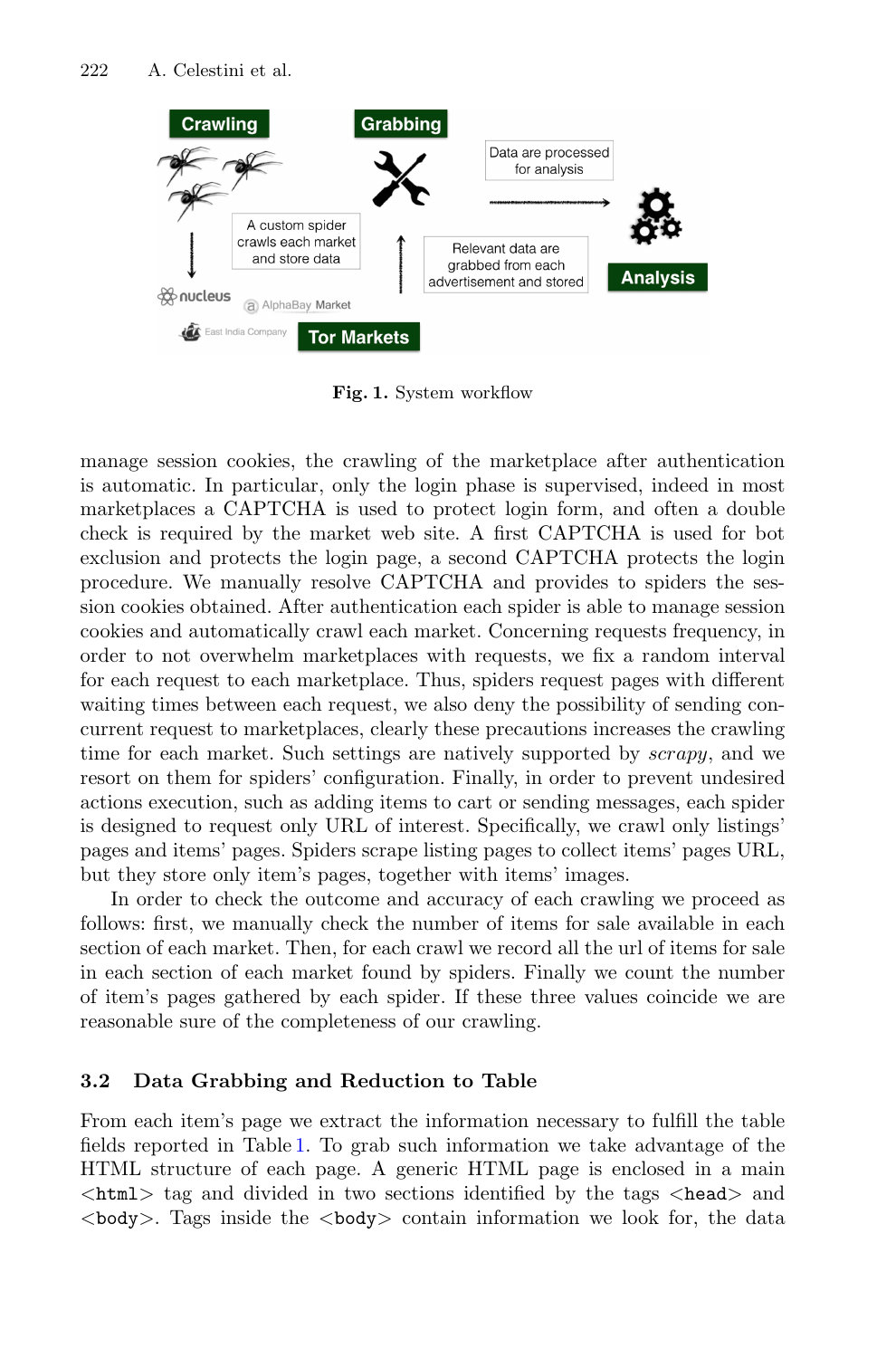| Field Name   | Field Type | Field Name       | Field Type |
|--------------|------------|------------------|------------|
| name         | text       | product_type     | text       |
| vendor_name  | text       | description      | text       |
| quantity_g   | decimal    | product_review   | text       |
| price_bc     | decimal    | refund_policy    | text       |
| marketplace  | text.      | shipping options | text       |
| index        | int        | quantity_t       | text       |
| escrow       | tinyint    | price_t          | varchar    |
| payment      | text       | ships_from       | text       |
| date visti   | date       | ships_to         | text       |
| raw_material | tinvint    | url              | text       |

<span id="page-5-0"></span>**Table 1.** Extracted fields

we want to extract are enclosed in different tags at different level of the HTML structure. Every single marketplace has a different tree structure of HTML pages, thus we implemented a customized parser for each marketplace:hence, the related parser identifies the nodes within the Document Object Model (DOM), through a Xpath selector.

The objective of data grabbing is to *reduce* items advertisement to *tuple*, containing the relevant field for the analysis, as shown in the following Table [1.](#page-5-0) Actually, the most valuable fields, with regard to the outcomes presented in this paper, are related to shipments, as the *<*shipping option, ships from, ships\_to>.

#### **3.3 Why the User Feedback Field Has Not Been Included**

While several characteristics of electronic markets serve to facilitate trade, online transactions also involve greater uncertainty and increased opportunities for fraud. Unlike buyers in traditional settings, online customers are physically unable to inspect products for sale and must rely on pictures and descriptions provided by the seller (information asymmetry). Buyers can determine the quality of a product only when they receive it, after the purchase has been made, thus sellers have less incentive to provide high quality products (e.g. lemons market). Electronic marketplaces like eBay have attempted to reduce fraud and assess sellers' reliability by allowing participants to post feedback about their transactions (signal). Tor marketplaces are characterized by higher information asymmetry: illegal trade of goods/services reinforces information asymmetry due to the poor reliability of the criminal activity of the vendor, increasing the fraud risk. Online legal markets (e.g. eBay) try to protect customers with signals like vendor reputation (feedback), but such mechanisms do not completely protect from fraud. Tor Marketplaces replicate these mechanisms and reinforce them by offering escrow services and sometimes, by denying the *finalized early* (pay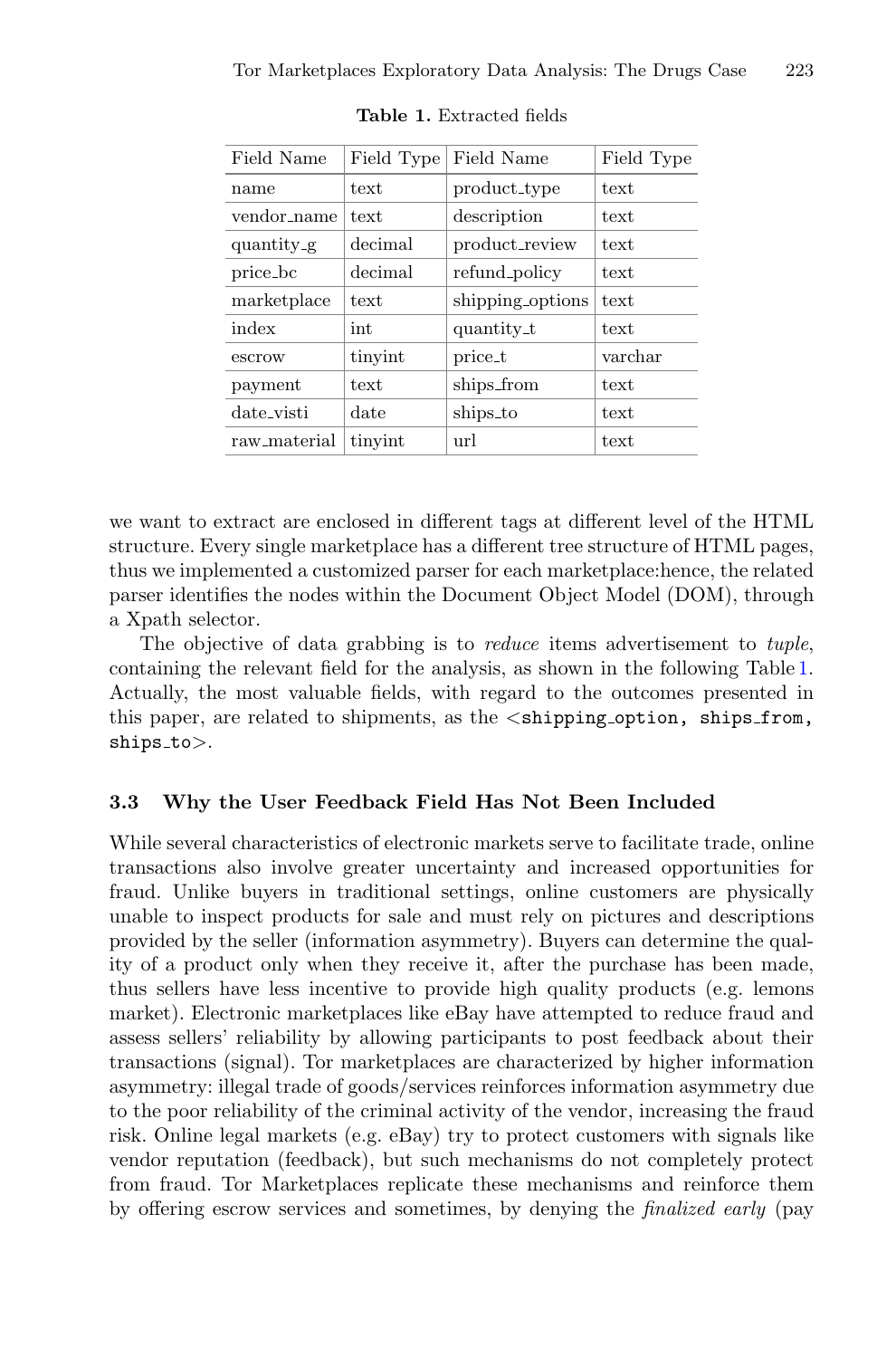the goods before shipping) option. However, several examples show that even vendors with high reputation scores decide for exit scam (e.g. 9THWonder). In conclusion, non-negligible fake feedback reviews rate, exit scams and out-ofmarketplace finalization of transaction pose several doubts to the reliability of feedbacks as a metric to estimate vendors sales volume and her/his reliability, considering that every single purchase can be a black swan event.

## <span id="page-6-0"></span>**4 Data Preparation**

The marketplace mechanism to place offers makes the overall raw dataset quality very poor. In fact, every vendor can place his offer regardless of almost any input data check, leading to the creation of empty or duplicated offers (in the raw dataset), mistakes in key-text fields, and non-uniform metrics/currencies. Moreover, the offers can be misplaced in the different categories, leading to mismatching the overall amounts of offers. Hence, for the above mentioned reasons, the data preparation phase assumes a strategic role in order to achieve correct analysis results. Former phase relies on *data scrubbing*, also called *data cleansing*, which is the process of correcting or removing data in a dataset that is incorrect, inaccurate, incomplete, improperly formatted, or duplicated. The result of the data analysis process not only depends on the algorithms, it also depends on the quality of the data, that is why the accuracy of the data scrubbing process is crucial after data collection. Hence, in order to avoid dirty data, the dataset should be characterized by *correctness, completeness, accuracy, consistency and uniformity*. Dirty data (e.g. outliers) can be detected by applying statistical data validation methods and by parsing texts, deleting duplicate values and missing data contribute to bad analysis results. After the collected dataset has been loaded into the data preparation database, containing all the raw data to be manipulated, some statistical methods have been applied to find values that are unexpected and thus erroneous, even if the data type match but the values are out of the range, it can be resolved by setting the values to an average, Median, and Range Constraints.

Resuming, the data preparation phases applied to the raw dataset are:

- *Data cleansing and wrangling* represents a core process in this work to prepare data, which are directly inserted by vendors without strong data validation constraints. In this phase incomplete, incorrect, inaccurate, irrelevant, etc. parts of the data are replaced, modified or deleted. In fact, offer attributes as *<*weight*>*, *<*price*>* and *<*description*>* can be found in different metrics (e.g. ounce, gram or BTC, LTC, USD).
- *Data Transformation*, where the mapping of the data from its given format into the format expected by the analysis tool. This phase includes value conversions or translation functions, as well as normalizing numeric values to conform to minimum and maximum values;
- *Data Exploration*, applying Exploratory Data Analysis (EDA) which represents a critical part of the data analysis process because it helps us to detect mistakes, determine relationships and tendencies, or check assumptions;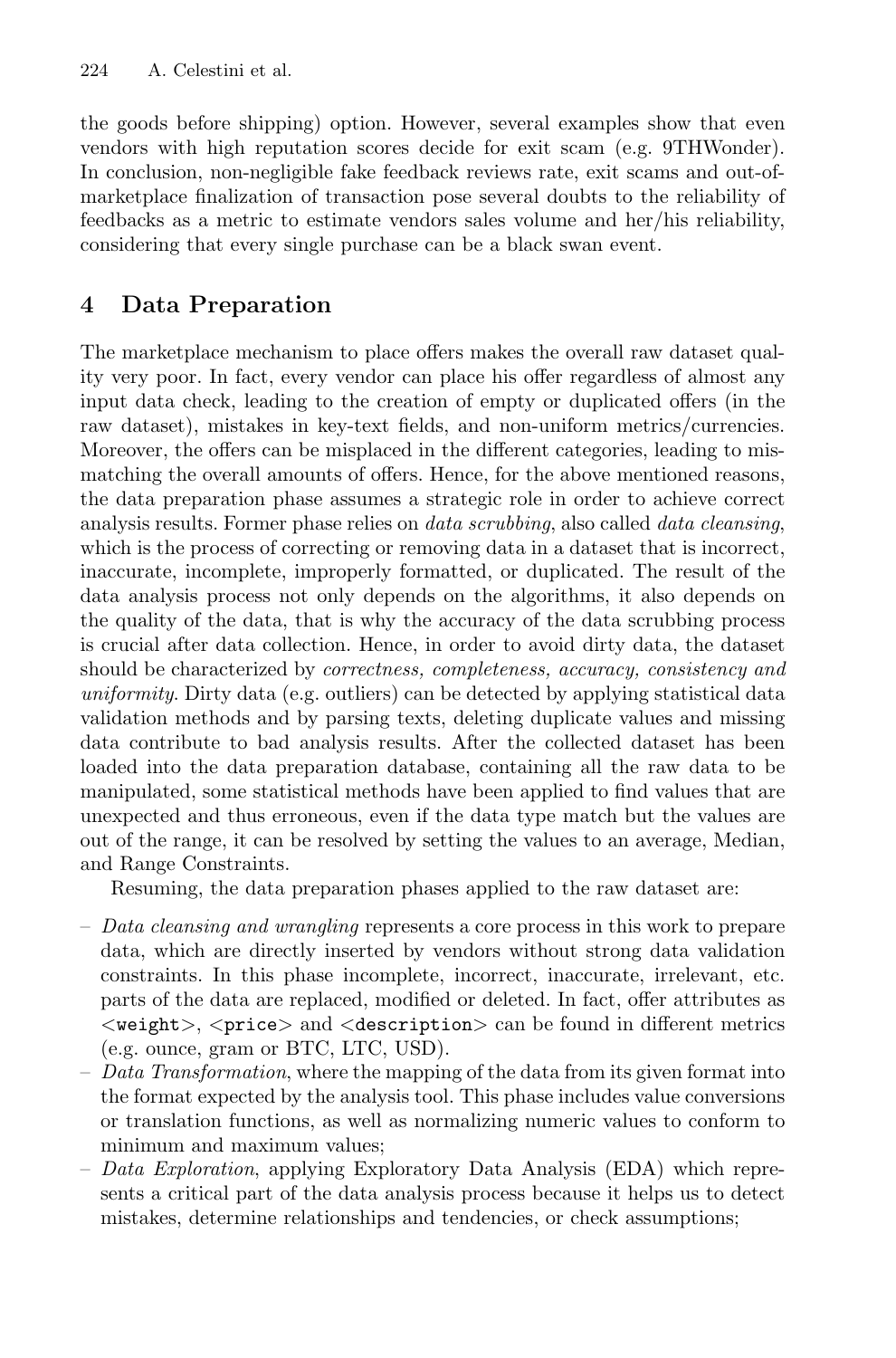- *Modeling*, which represents the most important stage in the analysis with selection, application, evaluation of results and possibly model tuning;
- *Visualize and interpret results*, which represents the key phase to let the results understandable, improving their overall impact.

Data cleansing, wrangling and exploration phases have been implemented by the use of Rapidminer<sup>[7](#page-7-0)</sup>.

The above mentioned data collection and preparation processes have been carried out in order to answer the following questions:

- 1. How many offers (overall/Novel Psychoactive Substances)?
- 2. How many vendors?
- 3. Where do they ship from?(Possible drug stocking place)
- 4. Which is the world share distribution?
- 5. Which is the European countries' distribution map?
- 6. Which market share of the overall categories is holding the half of offering vendors?
- 7. How many possible scams?
- 8. Which vendors are cross-sellers on categories?

The following preliminary indicators fulfill the above requirements, putting EDA in practice and supporting for data cleansing and wrangling:

- *Offers*: the overall number of offers considered (1)
- *Number of Vendors*: the overall number of vendors (2)
- *Median*: the value of the number of offers of the vendor splitting halfway into the set of vendors
- *Offers to median*: overall number of offers to median value
- *Market polarization* (%):

$$
MP = \frac{\text{offsets to median}}{\sum \text{offsets}}
$$

- *Possible scam* (%): the ratio between the number of vendors offering one or two items and the total number of vendors (7)
- *European share* (%): the ratio between the European offers and the total amount of offers

Although in the following section the authors will present some sample charts, the overall results analysis is out of the scope of this paper.

## **5 Data Analysis**

The obtained dataset is ready for EDA, providing results (presented in this paper only in a sample) in the form of both uni and multi-variate graphical statistics. We used EDA to extract important variables, discover underlying structure in

<span id="page-7-0"></span><sup>7</sup> [https://rapidminer.com.](https://rapidminer.com)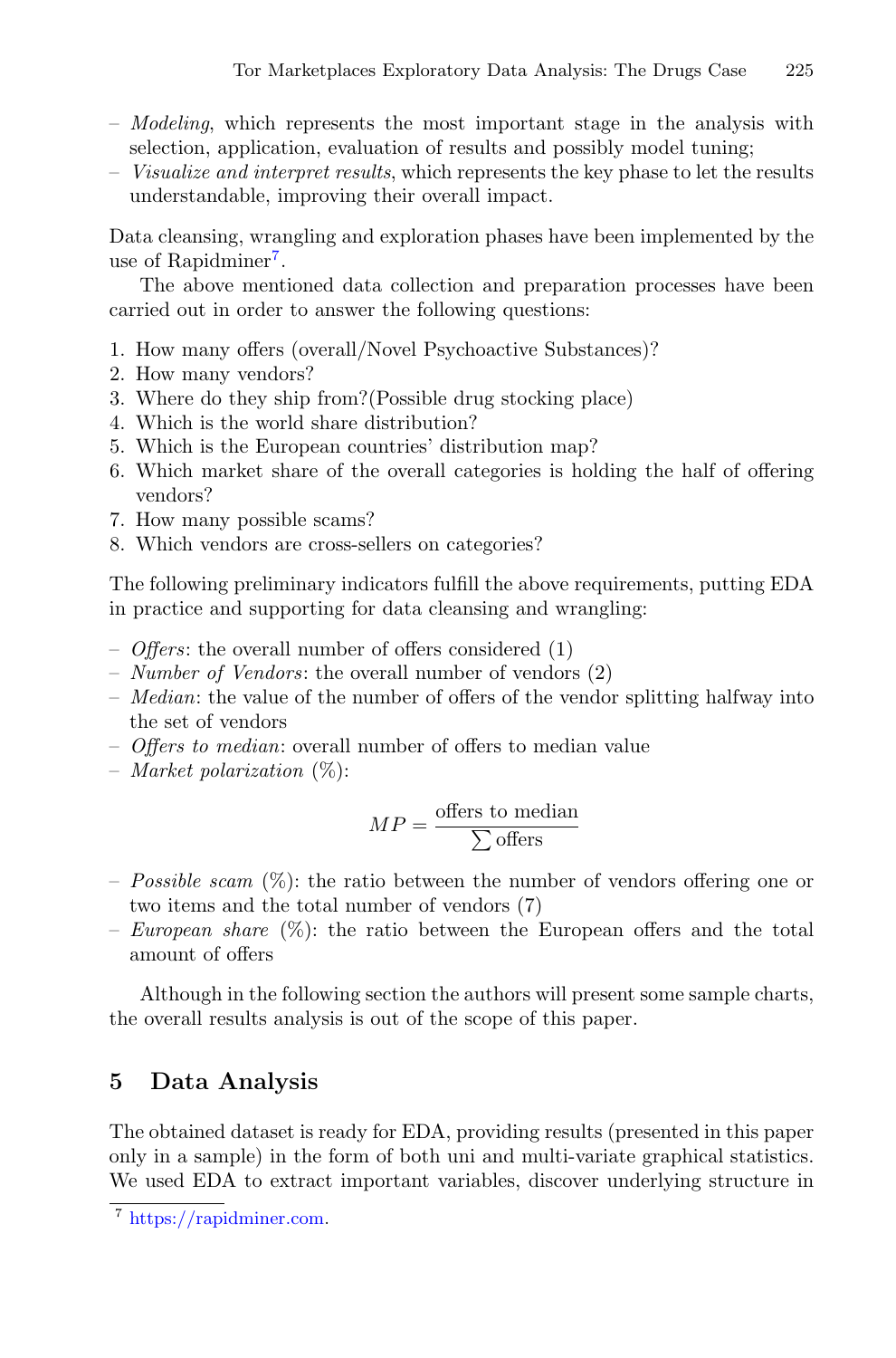order to further develop appropriate models. One limit of this methodology is related to the reliability of the offers, since the only way to verify if an offer is a fake or a scam is to proceed with the purchase of the item and wait the shipment. During data exploration we recognized vendors with high-volume of offers in different markets, we can assume that these are not fake vendors (although we can never avoid the scam), while nothing can be said about vendors with lowvolume of offers. Hence, we assumed that fake offers can be placed by vendors with less than 3 different offers, as shown in Sect. [4.](#page-6-0)

As shown in Fig. [2,](#page-8-0) the most recurrent offers on the Eastindia, Nucleus and Alphabay markets are in the cannabis category (natural, not synthetic), followed by the ecstasy and stimulants categories. This ranking is repeated individually for the three markets, showing which are the most requested substances in each market.



<span id="page-8-0"></span>**Fig. 2.** Overall shares of drugs market

The Fig. [3](#page-9-0) shows, for Eastindia market, which are the top European countries labeled as shipping departure places for drugs. These data are mostly reliable due to the fact that shipping expenses change with respect to the destination continent/country. Moreover, from these data we can infer what is the country where the item is located, while nothing can be said regarding vendor's location (which in many cases resides in the shipping source).

Finally, in Fig. [4](#page-9-1) small bubbles indicate low number of countries selling items in the related category. Showing that *cannabis*, *stimulants*, *benzodiazepines* and *opioids* offers are widespread all around the world, probably related to facilitated access to the substances, while *prescription*, *steroids*, *tobacco* and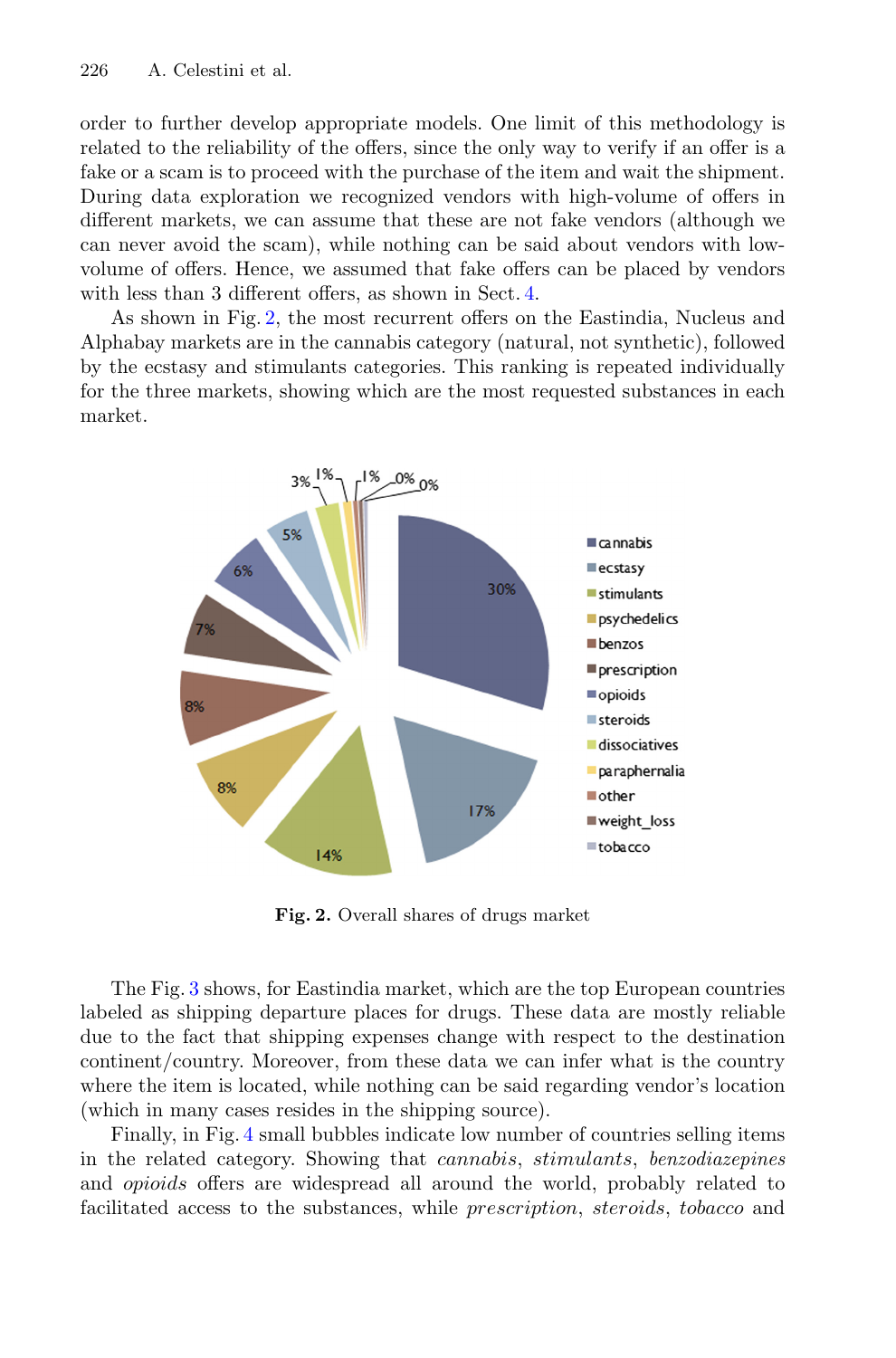

**Fig. 3.** Eastindia offers by origin country

<span id="page-9-0"></span>

<span id="page-9-1"></span>**Fig. 4.** Categories size vs cross market vendors

*weightloss* are concentrated in few countries, probably related to facilitating legal framework. Ecstasy represents an anomaly with a very high number of offers concentrated on average number of countries, but most of the offers are from the Netherlands.

### **6 Conclusions**

Illegal trading sites on the Darknet represent cross-cutting crime enablers. In particular, recent studies [\[8\]](#page-10-1) showed that drug market represents the biggest offers share in every TOR marketplace, due to reinforced motivation provided by the greater anonymity afforded by the Tor Network. The huge size of the listings enables multiple trading opportunities, e.g. retailing (dealer-to-customer transactions). Since the impact of these new dynamics in the overall drug market (or in some categories/segments) is not yet completely clear, monitoring trends and behaviors represent a crucial cornerstone to cope with this phenomenon, as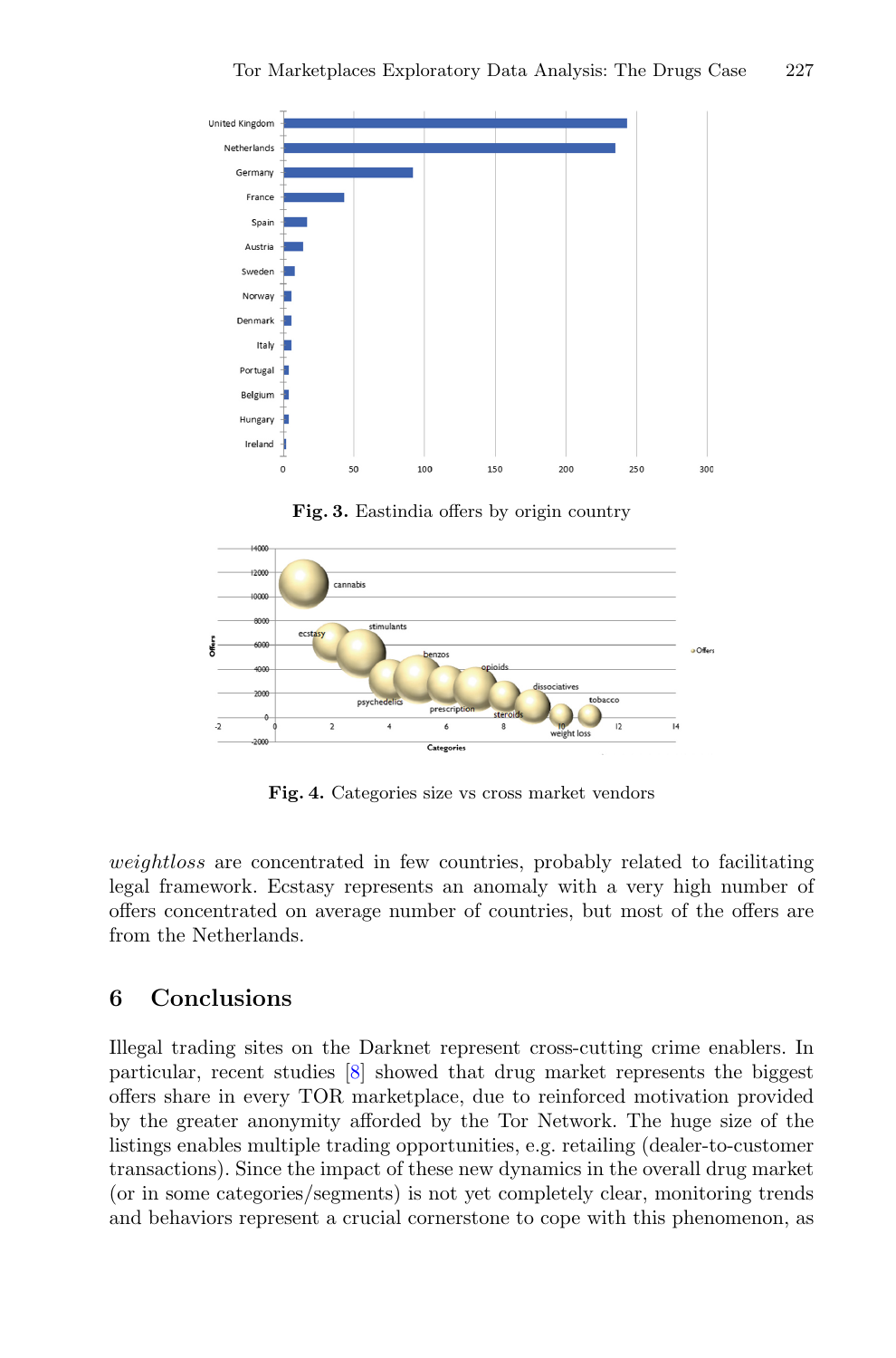confirmed, e.g., by the marketplace take-downs (e.g. operation Onymous), not representing an effective response to this phenomenon, since the underground community regularly recovers to some degree, showing resiliency to this countermeasure. In order to determine characteristics of vendors, substances, countries and prices and to determine significant differences in trends among all these drug offers features, we presented a methodology to automatically surf and prepare data from offers on Tor marketplaces in order to target a preliminary EDA on drug offers data and, consequently, providing hypothesis to drive further refined analysis of the phenomenon. In fact, our ultimate, ambitious objective is to understand the underlying *modus operandi* and to detect criminal mechanisms representing the base of the illicit drugs trade phenomenon taking place in the Tor marketplaces.

**Acknowledgement.** This work has been supported by the Drug Prevention and Information Programme of the European Union under the EPS/NPS Project -Enhancing Police Skills concerning Novel Psychoactive Substances, with the financial support of the European Commission – Targeted call on cross border law enforcement cooperation in the field of drug trafficking – DG Justice/DG Migrations and Home Affairs (grant JUST/2013/ISEC/DRUGS/AG/6429). The authors would like to thank Dr. Mara Mginone and RISSC EPS-NPS researchers for supporting this work with discussions and ideas.

## **References**

- <span id="page-10-0"></span>1. The internet organised crime threat assessment (IOCTA). Technical report, EUROPOL (2015)
- <span id="page-10-7"></span>2. Brosus, J., Rhumorbarbe, D., Mireault, C., Ouellette, V., Crispino, F., Dcary-Htu, D.: Studying illicit drug trafficking on darknet markets: structure and organisation from a Canadian perspective. Forensic. Sci. Int. **264**, 7–14 (2016). Special Issue on the 7th European Academy of Forensic Science Conference
- <span id="page-10-6"></span>3. Buskirk, J.V., Roxburgh, A., Bruno, R., Naicker, S., Lenton, S., Sutherland, R., Whittaker, E., Sindicich, N., Matthews, A., Butler, K., Burns, L.: Characterising dark net marketplace purchasers in a sample of regular psychostimulant users. Int. J. Drug Policy **35**, 32–37 (2016)
- <span id="page-10-2"></span>4. Buxton, J., Bingham, T.: The rise and challenge of dark net drug markets. Policy Brief 7 (2015)
- <span id="page-10-4"></span>5. Christin, N.: Traveling the Silk Road: a measurement analysis of a large anonymous online marketplace. In: Proceedings of the 22nd International Conference on World Wide Web, WWW 2013, pp. 213–224. ACM, New York (2013)
- <span id="page-10-8"></span>6. Dingledine, R., Mathewson, N., Syverson, P.: Tor: the second-generation onion router. Technical report, DTIC Document (2004)
- <span id="page-10-5"></span>7. Dolliver, D.S.: Evaluating drug trafficking on the tor network: Silk Road 2, the sequel. Int. J. Drug Policy **26**(11), 1113–1123 (2015)
- <span id="page-10-1"></span>8. Dolliver, D.S., Kenney, J.L.: Characteristics of drug vendors on the Tor network: a cryptomarket comparison. Victims & Offenders, pp. 1–21 (2016)
- <span id="page-10-3"></span>9. Hout, M.C.V., Bingham, T.: 'Silk Road', the virtual drug marketplace: a single case study of user experiences. Int. J. Drug Policy **24**(5), 385–391 (2013)